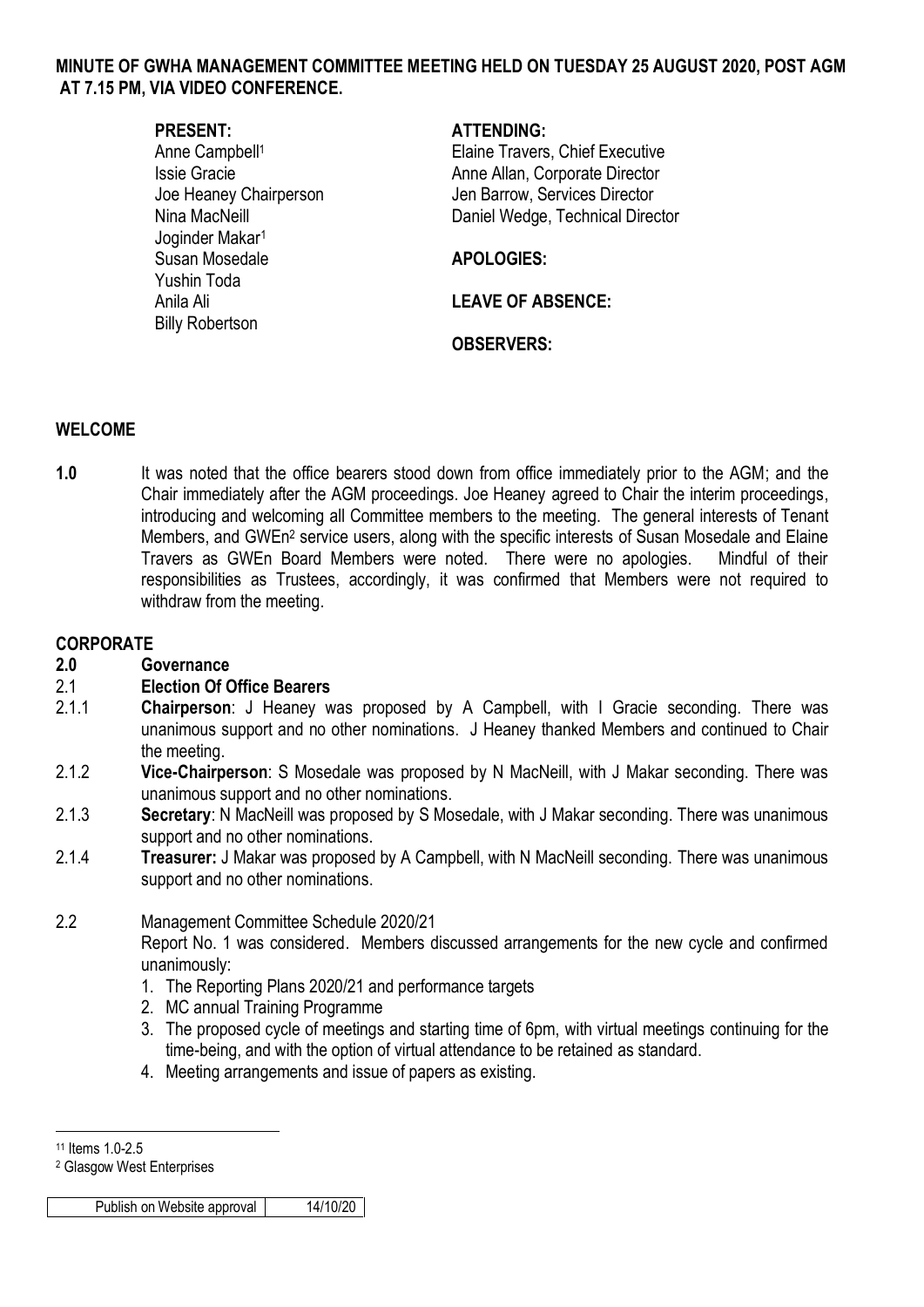2.3 Management Committee (MC) Remit

Report No.2 was considered and the Remits unanimously approved. Having regard to appraisals, skills assessments and experience; and to ensure appropriate succession planning and compliance, the undernoted was agreed:

- 1. MC Remit: E Travers as SFHA<sup>3</sup> Rep and as GWEn Board Director.
- 2. ASC<sup>4</sup> Remit: S Mosedale and I Gracie appointed in addition to existing Members.
- 3. SSC<sup>5</sup> Remit: J Makar, N MacNeill and S Mosedale (GWEn Board Rep) appointed in addition to existing Members.
- 4. EVH Rep and Convenors to be elected at the first Meeting of the Sub-Committees.

# 2.4 Committee Questionnaires

Members were reminded to consider and update Declarations of Interests, Rule 43 Compliance and Personal Profiles and return these this week.

# 2.5 GWEn Accounts

Members considered Report No.7, noting GWEn profit for the year as a result of reversing previous years bad debt provision. Members received the accounts noting they had been approved and profits to be donated to GWHA agreed by GWEn Board Meeting 20/08/20.

# 2.6 SHR Guidance for Governing Body Members Members considered Report No.4, noting progress and confirming robust self-assessment and assurance against SHR revised guidance.

- 2.7 SHR Consultation on Changes to Regulatory Framework Members noted that the SFHA and GWSF<sup>6</sup> had responded on behalf of Members; and that the consultation outcome would be reported to the MC in due course.
- 2.8 Execution of Documents There were none.
- 2.9 Membership Applications Members were alerted to two recent applications. Delegated authority was granted to the Chair to consider these in line with the Membership Policy, with retrospective reporting to the next MC meeting.
- 2.10 Registers: Notifiable Events / Data Breaches / Payments and Benefits Members noted that there was nothing to report.

# **3.0 Finance**

- 3.1 SHAPS: Financial Strength Assessment Report No.7 was considered, with Members acknowledging trends, ongoing sound performance and continued low risk assessment.
- 3.2 Financial Plan Medium Term Report No.8 was considered, along with the supplementary detailed analysis, and was approved unanimously.

1

<sup>3</sup> Scottish Federation of Housing Associations

<sup>4</sup> Audit Sub Committee

<sup>5</sup> Staffing Sub Committee

<sup>6</sup> Glasgow and West of Scotland Forum of Housing Associations